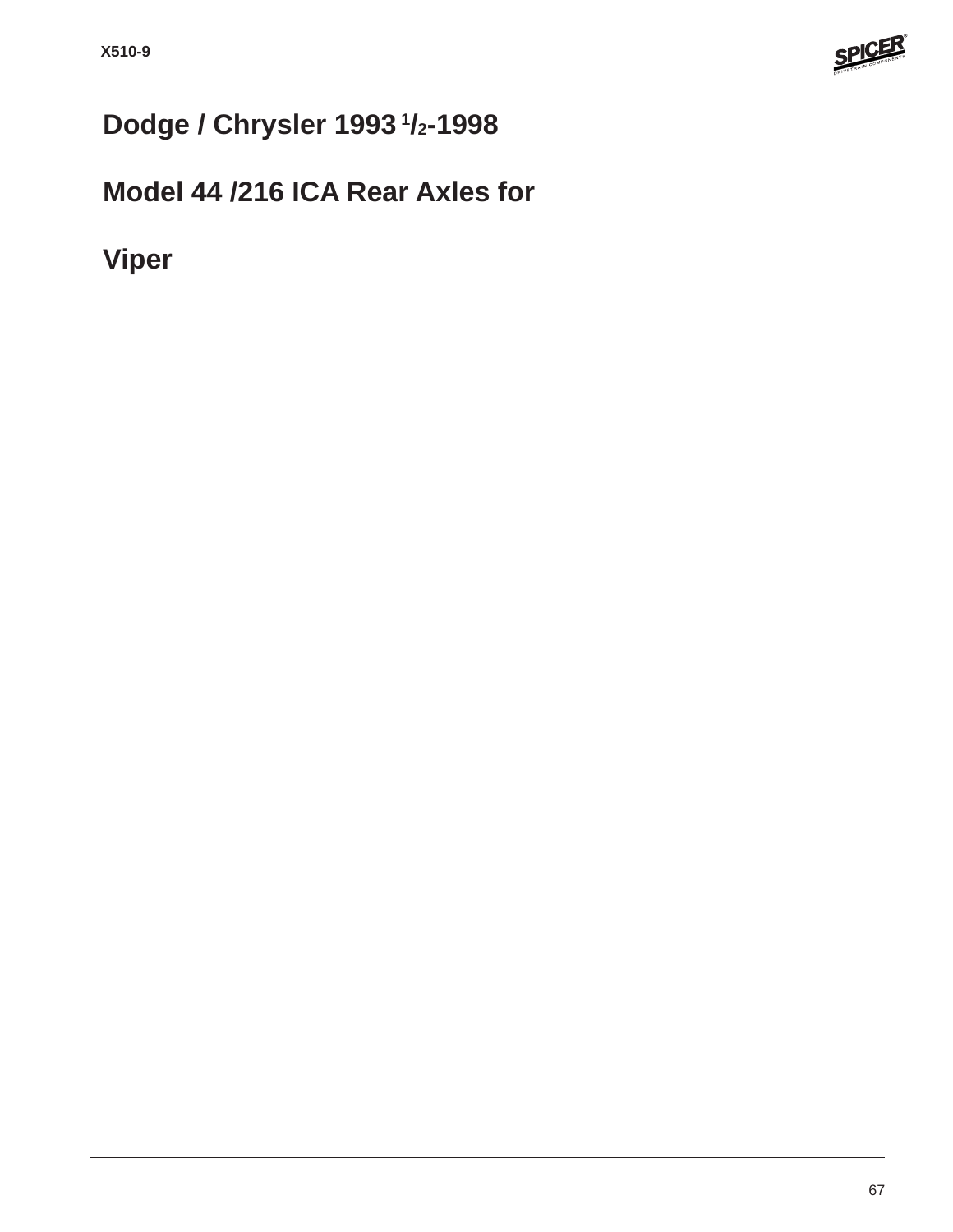

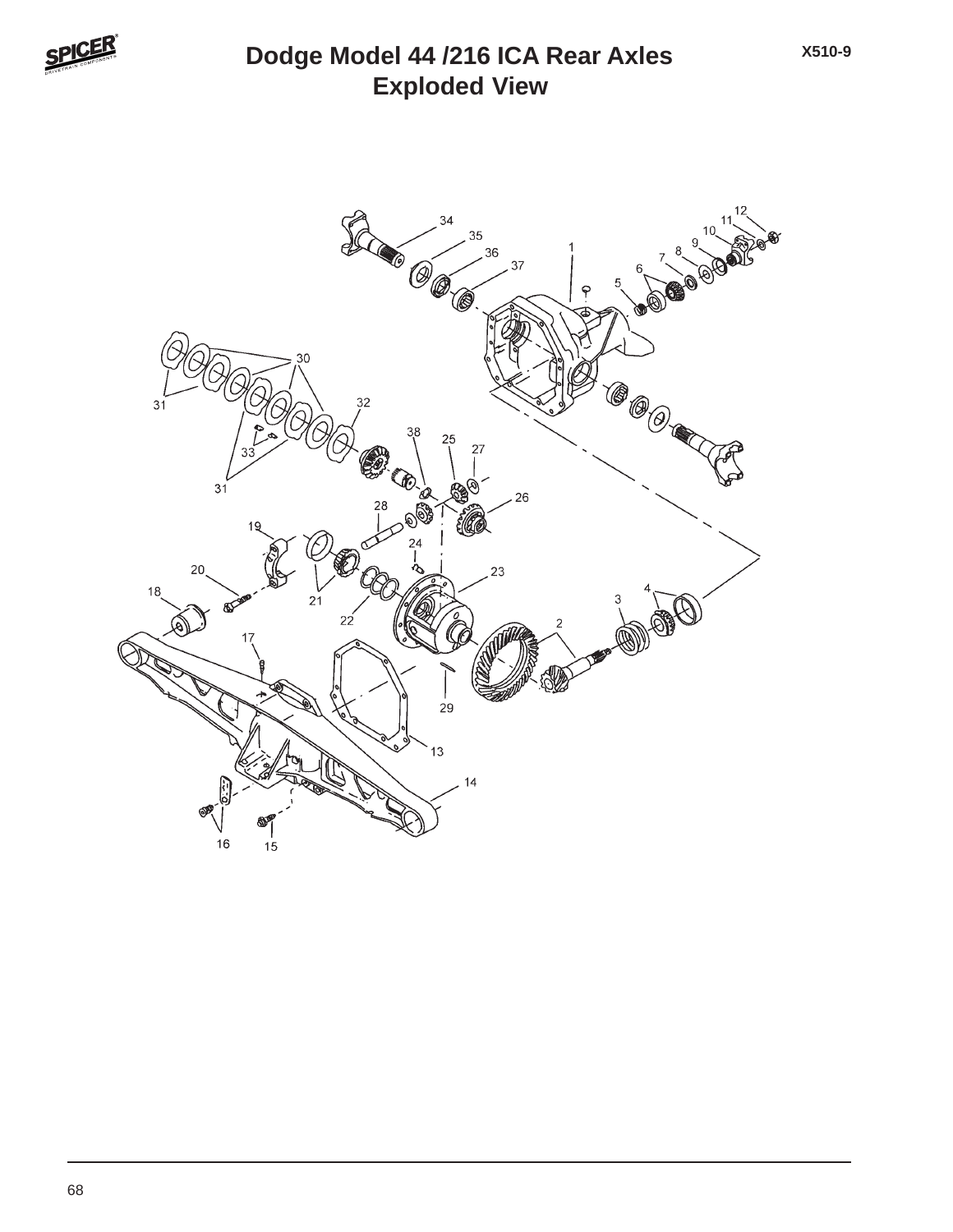### **Parts Listing Dodge Model 44 /216 ICA Rear Axles**



| <b>ITEM</b><br>NO.       | <b>PART</b><br><b>NUMBER</b> | <b>DESCRIPTION</b>                                   | <b>ITEM</b><br>NO. | <b>PART</b><br><b>NUMBER</b> | <b>DESCRIPTION</b>                  |
|--------------------------|------------------------------|------------------------------------------------------|--------------------|------------------------------|-------------------------------------|
| 1                        | $- (3)$                      | Housing - Axle Service                               | 18                 | 44467-2                      | Bushing - Carrier Cover             |
| $\overline{c}$           | $-$ (1)                      | Drive Pinion & Gear Assembly                         | 19                 | $- (3)$                      | Differential Bearing Cap            |
| 3                        | $-$ (4)                      | PKG - Inner Pinion Shim                              | 20                 | 41212                        | Bolt - Differential Bearing Cap     |
|                          |                              | (select pkg. based on thickness req)                 | 21                 | 706988X                      | KIT - Differential Bearing          |
|                          | 72922-1X                     | Inner Pinion Shim (.030 to .034)                     | 22                 | 701005X                      | PKG - Differential Bearing Shim     |
|                          | 72922-2X                     | Inner Pinion Shim (.035 to .039)                     | 23                 | $-$ (1)                      | Case - Differential                 |
|                          | 72922-3X                     | Inner Pinion Shim (.040 to .044)                     | 24                 | 41221                        | Bolt - Drive Gear (qty 10)          |
|                          | 72922-4X                     | Inner Pinion Shim (.045 to .049)                     | 25                 | $- (2)$                      | Pinion - Differential               |
|                          | 72922-5X                     | Inner Pinion Shim (.050 to .054)                     | 26                 | $- (2)$                      | Gear - Differential                 |
| 4                        | 707064X                      | KIT - Inner Pinion Bearing                           | 27                 | 13338-3                      | Thrustwasher - Differential Pinion  |
| 5                        | 43916                        | Collapsible Spacer                                   | 28                 | 41219                        | Shaft - Differential                |
| 6                        | 706123X                      | KIT - Outer Pinion Bearing                           | 29                 | 13449                        | Lock - Differential Shaft           |
| $\overline{\mathcal{I}}$ | 42737                        | Thrustwasher - Bearing                               |                    | 707018X                      | KIT - Differential Plate & Disc     |
| 8                        | 42449                        | Seal - Pinion Oil                                    |                    |                              | (inc items 30, 31, 32, 33)          |
| 9                        | 42501                        | Seal - End Yoke                                      | 30                 | $-$ (4)                      | Disc - Differential                 |
| 10                       | 3-4-12211-1                  | End Yoke Assembly                                    | 31                 | $- (4)$                      | Plate - Differential Pressure       |
| 11                       | 30275                        | Washer - Pinion Nut                                  | 32                 | $- (4)$                      | Plate - Differential Dished         |
| 12                       | 30271                        | Pinion Nut                                           | 33                 | 40835<br>$-$ (1)             | Clip - Differential Clutch Retainer |
| 13                       | 38615<br>$-^{(3)}$           | <b>RTV Silicone Sealant</b>                          | 34                 |                              | Shaft - Inner Yoke (inc item 35)    |
| 14<br>15                 | 44300                        | Arm - Carrier Cover Support<br>Screw - Carrier Cover | 35<br>36           | 41218<br>45670               | Seal - Inner Yoke Shaft<br>Oil Seal |
| 16                       | 39527                        | Fill Plug                                            | 37                 | 566002                       | Bearing - Yoke Shaft                |
| 17                       | $-$ (2)                      | <b>Breather Vent</b>                                 | 38                 | 41323-8                      | Snap Ring                           |
|                          |                              |                                                      |                    |                              |                                     |
|                          |                              |                                                      |                    |                              |                                     |
|                          |                              |                                                      |                    |                              |                                     |
|                          |                              |                                                      |                    |                              |                                     |
|                          |                              |                                                      |                    |                              |                                     |
|                          |                              |                                                      |                    |                              |                                     |
|                          |                              |                                                      |                    |                              |                                     |
|                          |                              |                                                      |                    |                              |                                     |
|                          |                              |                                                      |                    |                              |                                     |
|                          |                              |                                                      |                    |                              |                                     |
|                          |                              |                                                      |                    |                              |                                     |
|                          |                              |                                                      |                    |                              |                                     |
|                          |                              |                                                      |                    |                              |                                     |
|                          |                              |                                                      |                    |                              |                                     |
|                          |                              |                                                      |                    |                              |                                     |
|                          |                              |                                                      |                    |                              |                                     |
|                          |                              |                                                      |                    |                              |                                     |
|                          |                              |                                                      |                    |                              |                                     |
|                          |                              |                                                      |                    |                              |                                     |
|                          |                              |                                                      |                    |                              |                                     |
|                          |                              |                                                      |                    |                              |                                     |
|                          |                              |                                                      |                    |                              |                                     |
|                          |                              |                                                      |                    |                              |                                     |
|                          |                              |                                                      |                    |                              |                                     |
|                          |                              |                                                      |                    |                              |                                     |
|                          |                              |                                                      |                    |                              |                                     |
|                          |                              |                                                      |                    |                              |                                     |

- (1) See "Bill of Material Table" on next page
- (2) See "Variable Parts Table" within this section
- (3) Contact Vehicle Manufacturer
- (4) Not Sold Separately
- (5) See Spicer Chassis Catalog for part number and additional steering parts